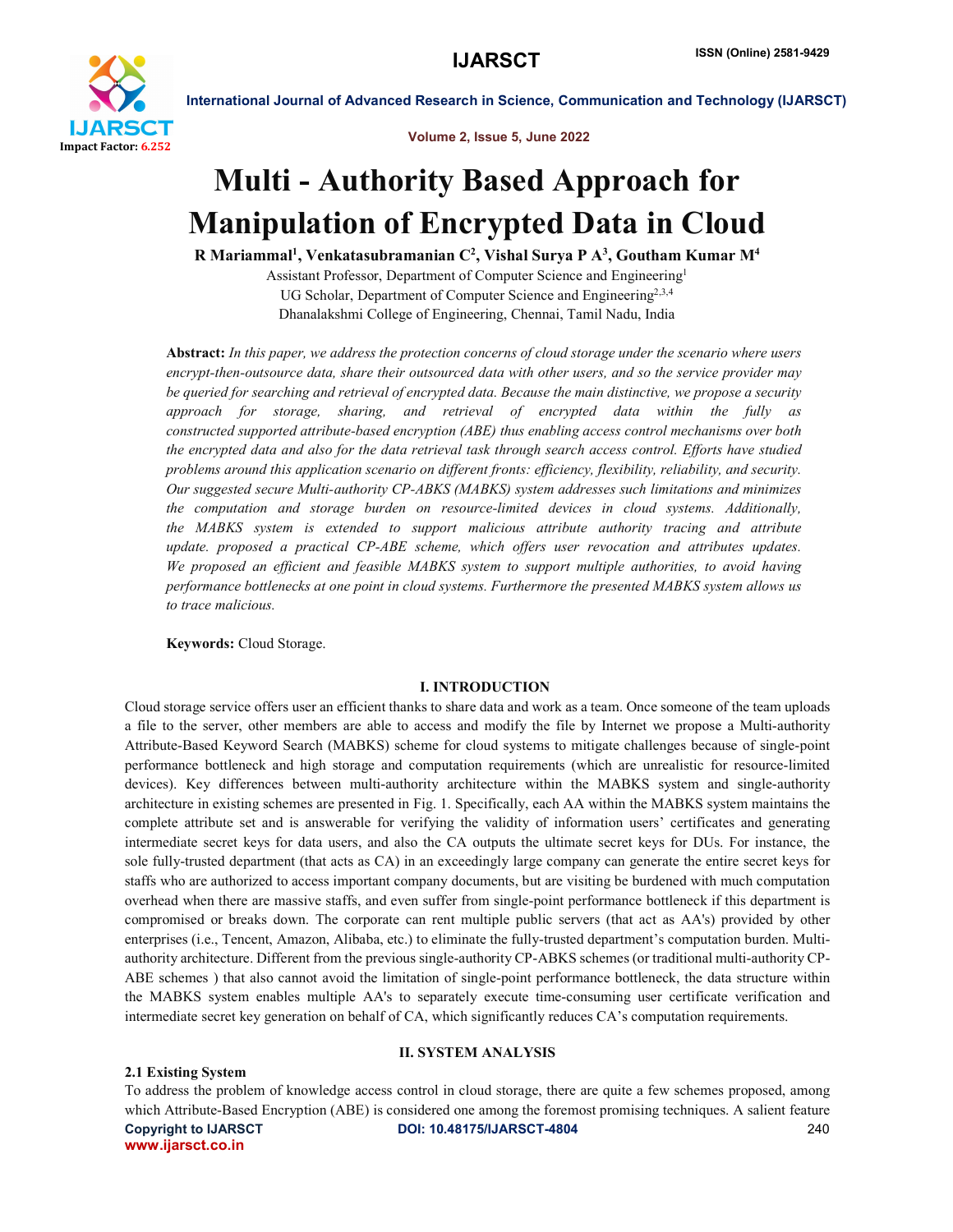

### Volume 2, Issue 5, June 2022

of ABE is that it grants data owners direct control power supported access policies, to supply flexible, fine-grained and secure access control for cloud storage systems. In ABE schemes, the access control is achieved by using cryptography, where an owner's data is encrypted with an access structure over attributes, and a user's secret is labeled with his/her own attributes. Providing the attributes related to the user's secret key satisfy the access structure, can the user decrypt the corresponding cipher-text to get the plain-text. So far, the ABE based access control schemes for cloud storage are developed into two complementary categories, namely, single-authority scenario , and multi-authority scenario . Although existing ABE access control schemes have lots of attractive features, they're neither robust nor efficient in key generation. Since there's only 1 authority to blame of all attributes in single-authority schemes, offline/crash of this authority makes all secret key requests unavailable during that period. The similar problem exists in multi-authority schemes. Despite the amount of research efforts on this subject, existing ABE schemes haven't entirely solved the matter of keyword-based data retrieval.

## 2.1.1 Disadvantages

- Single-point performance bottleneck issue affects the efficiency of secret key generation service and immensely degrades the utility of the present schemes to conduct access control in large cloud storage systems.
- The inefficiency of the authority's service ends up in single-point performance bottleneck.
- In single-authority schemes, the sole authority must verify the legitimacy of users' attributes before generating secret keys for them.

# 2.2.2 Proposed System

We propose a Multi-authority Attribute-Based Keyword Search (MABKS) scheme for cloud systems to mitigate challenges thanks to single-point performance bottleneck and high storage and computation requirements (which are unrealistic for resource-limited devices). Key differences between multi-authority architecture within the MABKS system and single-authority architecture in existing schemes are presented in Fig. 1. Specifically, each AA within the MABKS system maintains the whole attribute set and is chargeable for verifying the validity of knowledge users' certificates and generating intermediate secret keys for data users, and so the CA outputs the ultimate secret keys for DUs. For instance, the sole fully-trusted department (that acts as CA) in an exceedingly large company can generate the full secret keys for staffs who are authorized to access important company documents, but are burdened with much computation overhead when there are massive staffs, and even suffer from single-point performance bottleneck if this department is compromised or breaks down.

# 2.2.1 Advantages

The heterogeneous access control framework to deal with the low

- 1. Efficiency and single-point performance bottleneck for cloud storage.
- 2. Our scheme includes an auditing mechanism that helps the system trace an AA's misbehavior on user's legitimacy verification.
- 3. Data confidentiality. Data content must be kept confidential to unauthorized users yet because the curious cloud server.
- 4. The procedure of key generation is split into two sub-procedures: 1) the procedure of user legitimacy verification; 2) the procedure of secret key generation and distribution.

# III. SYSTEM ARCHITECTURE

## 3.1 User Module

The data consumer (User) is assigned a world user identity UID by CA. The user possesses a group of attributes and is provided with a secret key related to his/her attribute set. The user can freely get any interested encrypted data from the cloud server. However, the user can decrypt the encrypted data if and provided that his/her attribute set satisfies the access policy embedded within the encrypted data.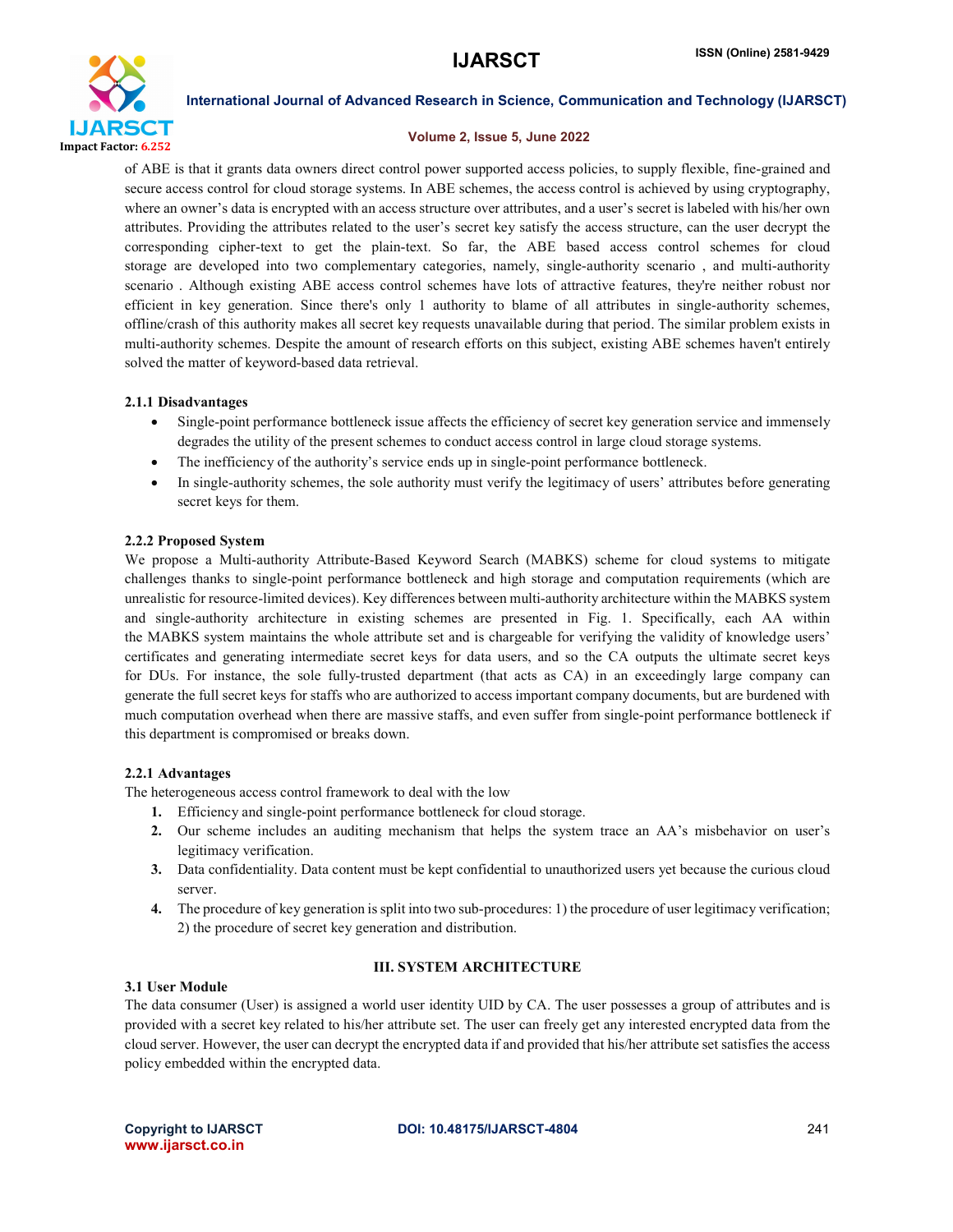

### Volume 2, Issue 5, June 2022



### 3.2 Owner Module

The data Owner (Owner) defines the access policy about who can get access to every file, and encrypts the file under the defined policy. First, each owner encrypts his/her data with a symmetric encryption algorithm. Then, the owner formulates access policy over an attribute set and encrypts the symmetric key under the policy in step with public keys obtained from CA. After that, the owner sends the full encrypted data and therefore the encrypted symmetric key (denoted as ciphertext CT) to the cloud server to be stored within the cloud.

### 3.3 Admin Module

Admin could be a superuser. They'll view all the user and owner details. Admin can view the chart supported most number of word search , they will add related word ,so user can easily map related words for instance Ambiguity level 2 refers to instances that almost all people think as ambiguous. These instances contain two or more unrelated senses, like "apple" (fruit & company) and "jaguar" (animal & company). During this work, we only specialize in disambiguation of instances.

### 3.4 Attribute Authority Module

The attribute authorities (AA's) are accountable for performing user legitimacy verification and generating intermediate keys for legitimacy verified users. Unlike most of the present multi-authority schemes where each AA manages a disjoint attribute set respectively, our proposed scheme involves multiple authorities to share the responsibility of user legitimacy verification and every AA can perform this process for any user independently. When an AA is chosen, it'll verify the users' legitimate attributes by toil or authentication protocols, and generate an intermediate key related to the attributes that it's legitimacy-verified. Intermediate secret's a brand-new concept to help CA to get keys.

### 3.5 Central Authority Module

The central authority (CA) is the administrator of the whole system. It's chargeable for the system construction by putting in place the system parameters and generating a public key for every attribute of the universal attribute set. Within the system initialization phase, it assigns each user a singular UID and every attribute authority a novel Aid. For a key request from a user, CA is liable for generating secret keys for the user on the premise of the received intermediate key related to the user's legitimate attributes verified by an AA. As an administrator of the complete system, CA has the capacity to trace which AA has incorrectly or maliciously verified a user and has granted illegitimate attribute sets. The cloud server provides a public platform for owners to store and share their encrypted data. The cloud server doesn't conduct data access control for owners. The encrypted data stored within the cloud server will be downloaded freely by any user.

### 3.6 Malicious AA's Tracing

The traditional traceable CPABE schemes mainly focus on the malicious data users who may leak their secret keys to unauthorized entities, while the extended MABKS system focuses on tracing the malicious AA's that incorrectly generate intermediate secret keys for data users in two phases (i.e., secret key ownership confirming, malicious AA's tracing).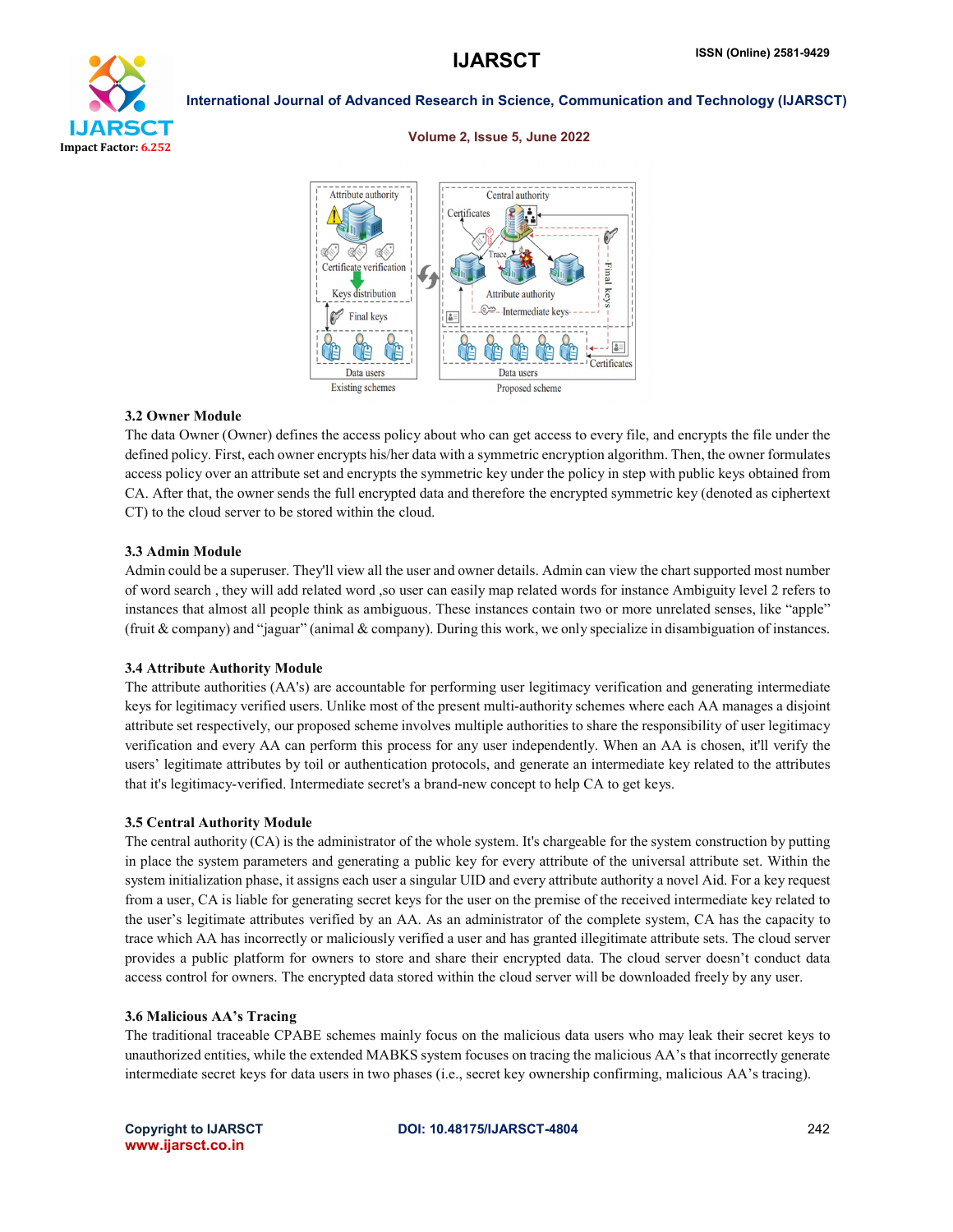

### Volume 2, Issue 5, June 2022

# IV. RESULTS

Home Page

This is the Homepage of the Website Where all the authorities, owner and users navigate from to their own portals.



# Owner Registration

Data Owners use this page to register themselves and Upload the encrypted files to cloud.



www.ijarsct.co.in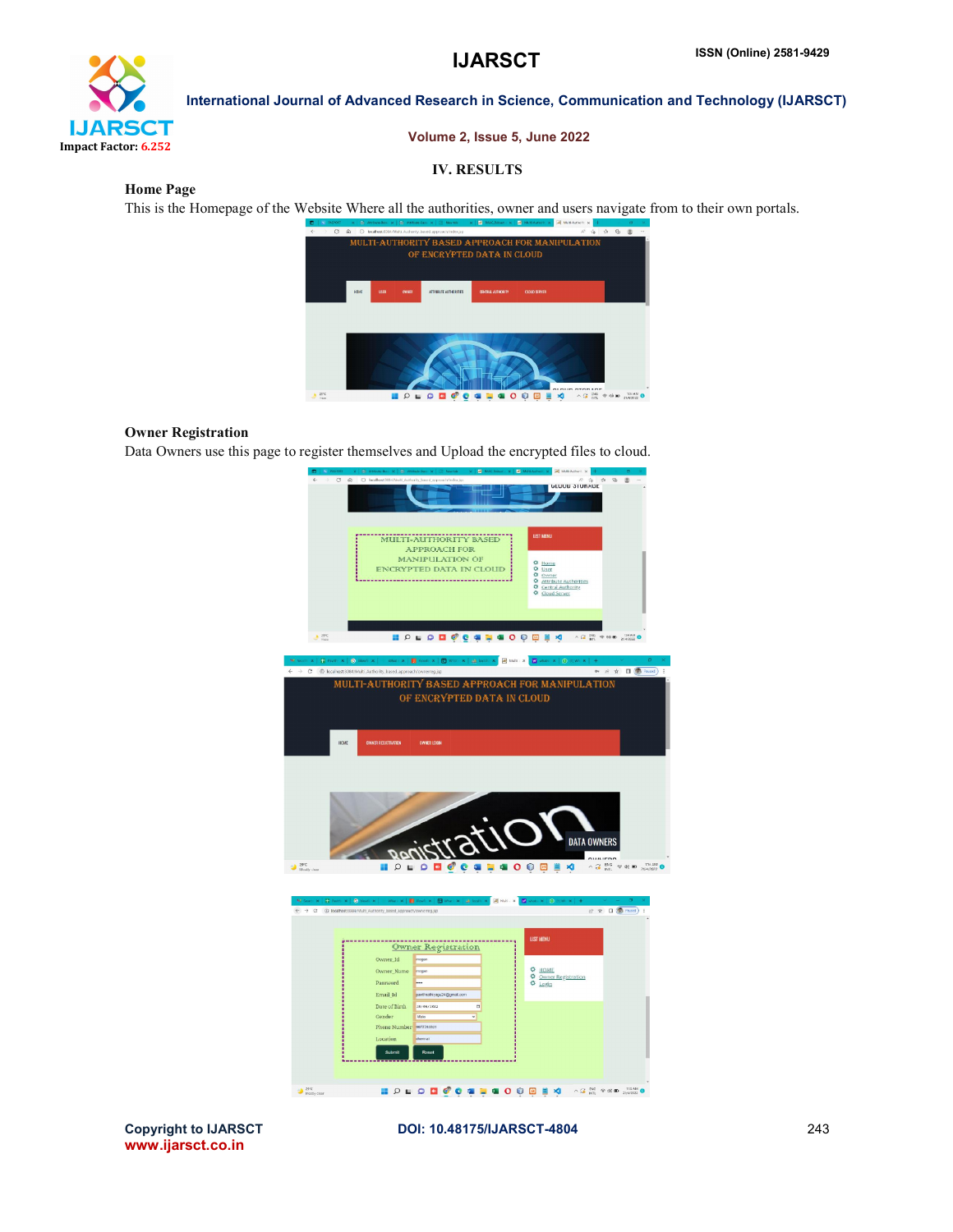

# Volume 2, Issue 5, June 2022

# Attribute Authorities Registration

Attribute authorities use this portal to login and navigate through the page.

|                         | <b>Attribute Authorities</b> | <b>LIST MENU</b>                  |  |
|-------------------------|------------------------------|-----------------------------------|--|
|                         | Registration                 |                                   |  |
| AAs_Id                  | 1701801                      | ۰<br>Home                         |  |
| AAs Name                | im                           | ٥<br><b>AAs Registration</b><br>۰ |  |
| Password                | -                            | <b>AAsLogin</b>                   |  |
| Group                   | Data Mining<br>u             |                                   |  |
| Email Id                | pavitrathkagu24@onal.com     |                                   |  |
| Date of Birth           | č<br>dd/mm/gsys              |                                   |  |
| Gender                  | Moto<br>$\checkmark$         |                                   |  |
| Phone Number 8967873467 |                              |                                   |  |
| Location                | porclinery                   |                                   |  |

# Central Authority Login:

Central Authorities Enter their Login information here to Gain access to their portals.



# Cloud Server Page

We have to login on the cloud server to access the files uploaded on cloud



www.ijarsct.co.in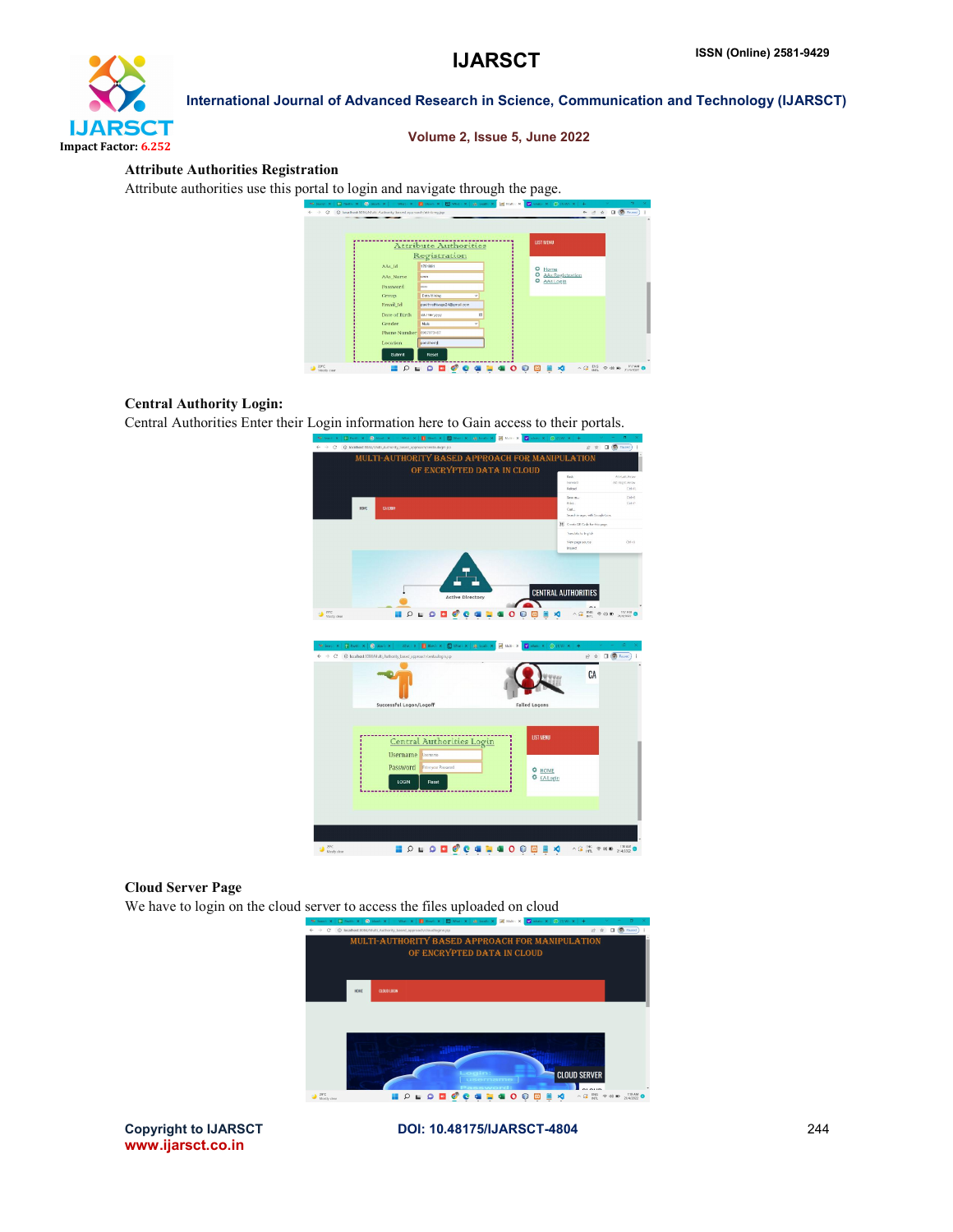

Volume 2, Issue 5, June 2022



# User Registration Page

User registration is done here on this tab to upload the required Files on cloud.



# Central Authorities Home Page

Central Authorities use this homepage to navigate and do their actions



www.ijarsct.co.in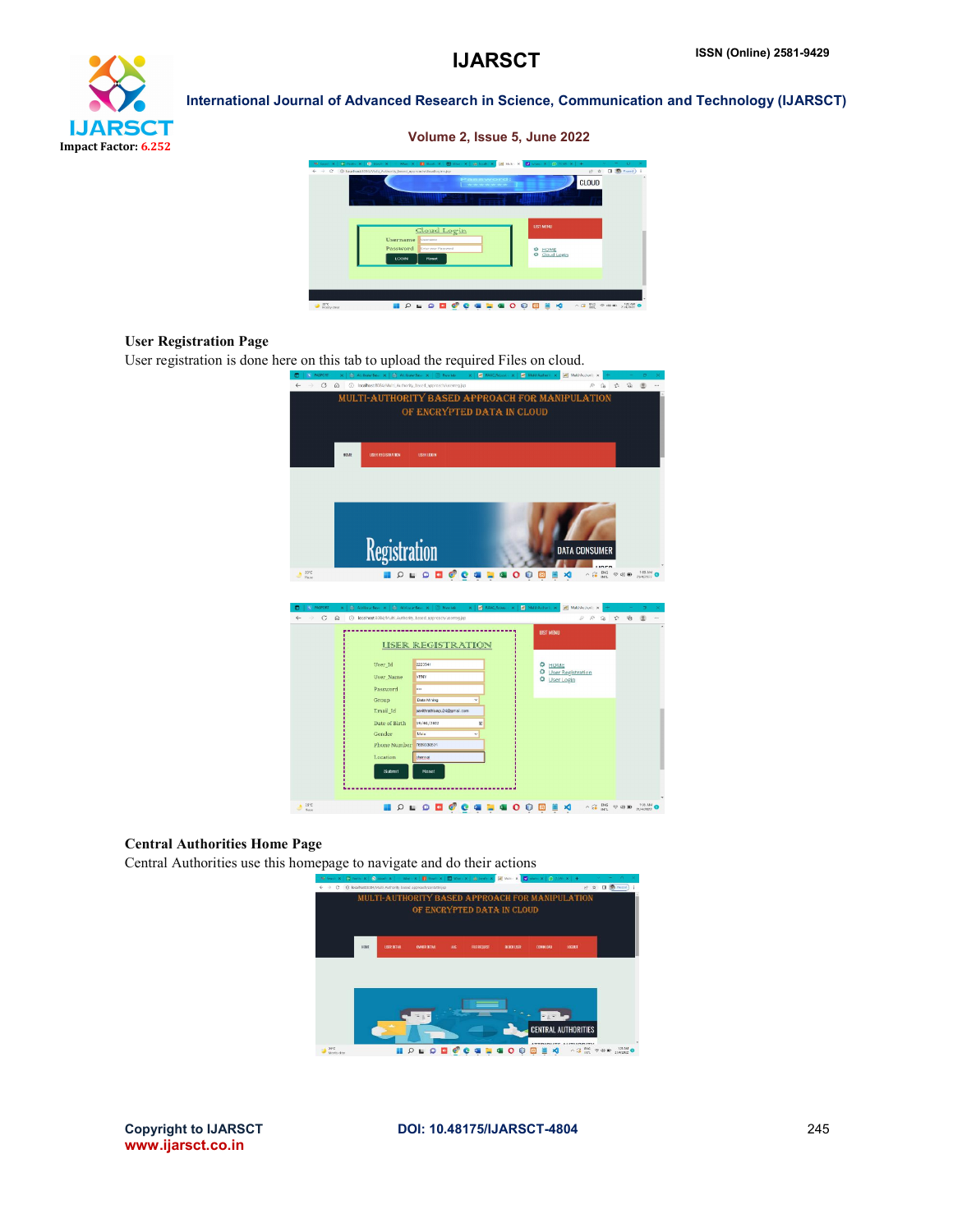

### Volume 2, Issue 5, June 2022

### User Details

The list of Users Are given here on this section for the Attribute Authority to verify.



### Owner details

The List of the Data Owners is listed on this section.

| Owner       | Name       | Owner Details<br>Email      | Birth,               | Gender | Phoni                         |        |                                                  |  |  |
|-------------|------------|-----------------------------|----------------------|--------|-------------------------------|--------|--------------------------------------------------|--|--|
| ID<br>45677 |            |                             | Day<br>2017-         | Male   | Numb <sub>1</sub><br>76393301 |        |                                                  |  |  |
| 56789       | venky      | pavithrat1994@gmail.com     | $\frac{2017}{10-17}$ | Male   | 7639670                       | ۰<br>۰ | HOME<br><b>User Details</b>                      |  |  |
| 5678        | mani       | pavithrat1994@gmail.com     | $\frac{2017}{10.17}$ |        | Female 7638330                | ٥<br>٥ | <b>Owner Details</b><br><b>Attribute Details</b> |  |  |
|             | manigandan | pavithrat1991@gmail.com     |                      |        |                               | ٥      | Requested file                                   |  |  |
| mogan       | mogan      | pavithrathiyagu24@gmail.com | 2022-                | Male   | 9677783                       | ۰<br>۰ | <b>Block User</b><br>Download User               |  |  |
|             |            |                             |                      |        |                               | ۰      | Logout                                           |  |  |
|             |            |                             |                      |        |                               |        |                                                  |  |  |
|             |            |                             |                      |        |                               |        |                                                  |  |  |
|             |            |                             |                      |        |                               |        |                                                  |  |  |
|             |            |                             |                      |        |                               |        |                                                  |  |  |

# AA's Details

The Details of all the Attribute Authorities are viewed in this Section



### V. CONCLUSION

In this paper, we proposed an efficient and feasible MABKS system to support multiple authorities, in order to avoid having performance bottleneck at a single point in cloud systems. Furthermore, the presented MABKS system allows us to trace malicious AAs (e.g., to prevent collusion attacks) and support attribute update (e.g., to avoid unauthorized access using outdated secret keys). We also evaluated the system's performance and demonstrated that significant computation and storage cost reductions. We review the features, advantages and disadvantages of different multi-authority attribute based encryption schemes. The ultimate goal of designing a MAABE scheme is to develop a secure, robust, expressive and efficient multi-authority attribute based encryption system. Supporting client renouncement is an essential issue in the original application, and this is an impressive test the application. Blocking system is very useful for our concept to Avoid from attacker we Include blocking system.

www.ijarsct.co.in